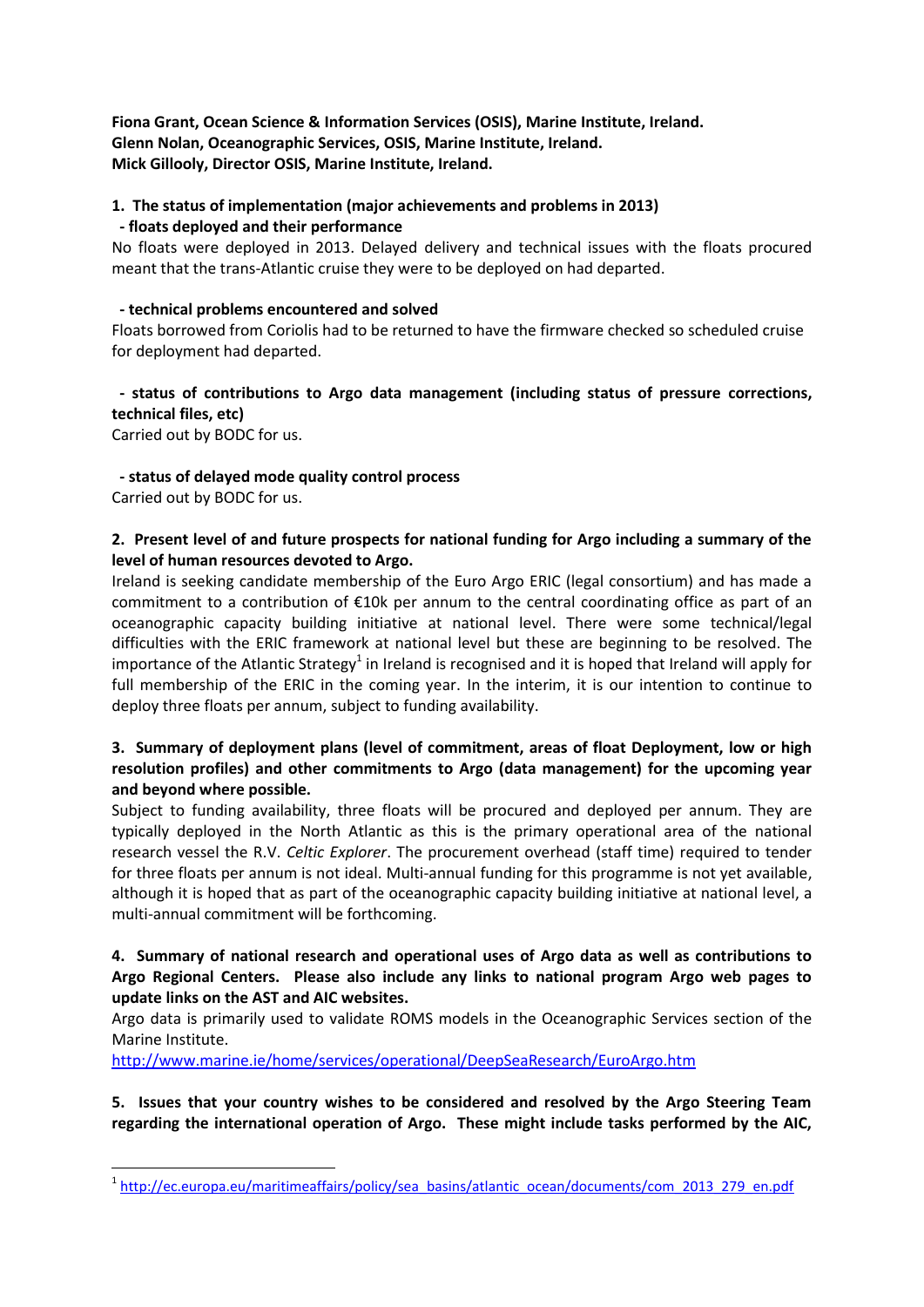**the coordination of activities at an international level and the performance of the Argo data system. If you have specific comments, please include them in your national report.** N/A as can be dealt with through Euro-Argo office.

**6. To continue improving the number of CTD cruise data being added to the reference database by Argo PIs, it is requested that you include the number and location of CTD cruise data uploaded by PIs within your country to the CCHDO website in the past year. These cruises could be used for Argo calibration purposes only or could be cruises that are open to the public as well.**

No CTD data are uploaded to the CCHDO website. However, all CTD data are emailed to Else Juul Green [\(else@ices.dk\)](mailto:else@ices.dk) who checks the data before it is uploaded to the ICES Oceanographic data portal annually:

<http://ocean.ices.dk/HydChem/HydChem.aspx?plot=yes>



Data from 2013 will be uploaded to ICES in the coming weeks.

**7. Keeping the Argo bibliography [\(http://www.argo.ucsd.edu/Bibliography.html\)](http://www.argo.ucsd.edu/Bibliography.html) up to date and accurate is an important part of the Argo website. This document helps demonstrate the value of Argo and can possibly help countries when applying for continued Argo funding. We are almost to 1000 papers published using Argo data! So, please include a list of all papers published by scientists within your country in the past year using Argo data, including non-English publications.** Unfortunately, no peer reviewed articles have been published that I am aware of.

A small, popular science article appeared in the national newspaper recently describing Argo floats and the Coriolis data centre: [http://www.irishtimes.com/news/environment/another-life-gathering](http://www.irishtimes.com/news/environment/another-life-gathering-flotsam-jetsam-and-itp47-1.1675260)[flotsam-jetsam-and-itp47-1.1675260](http://www.irishtimes.com/news/environment/another-life-gathering-flotsam-jetsam-and-itp47-1.1675260)